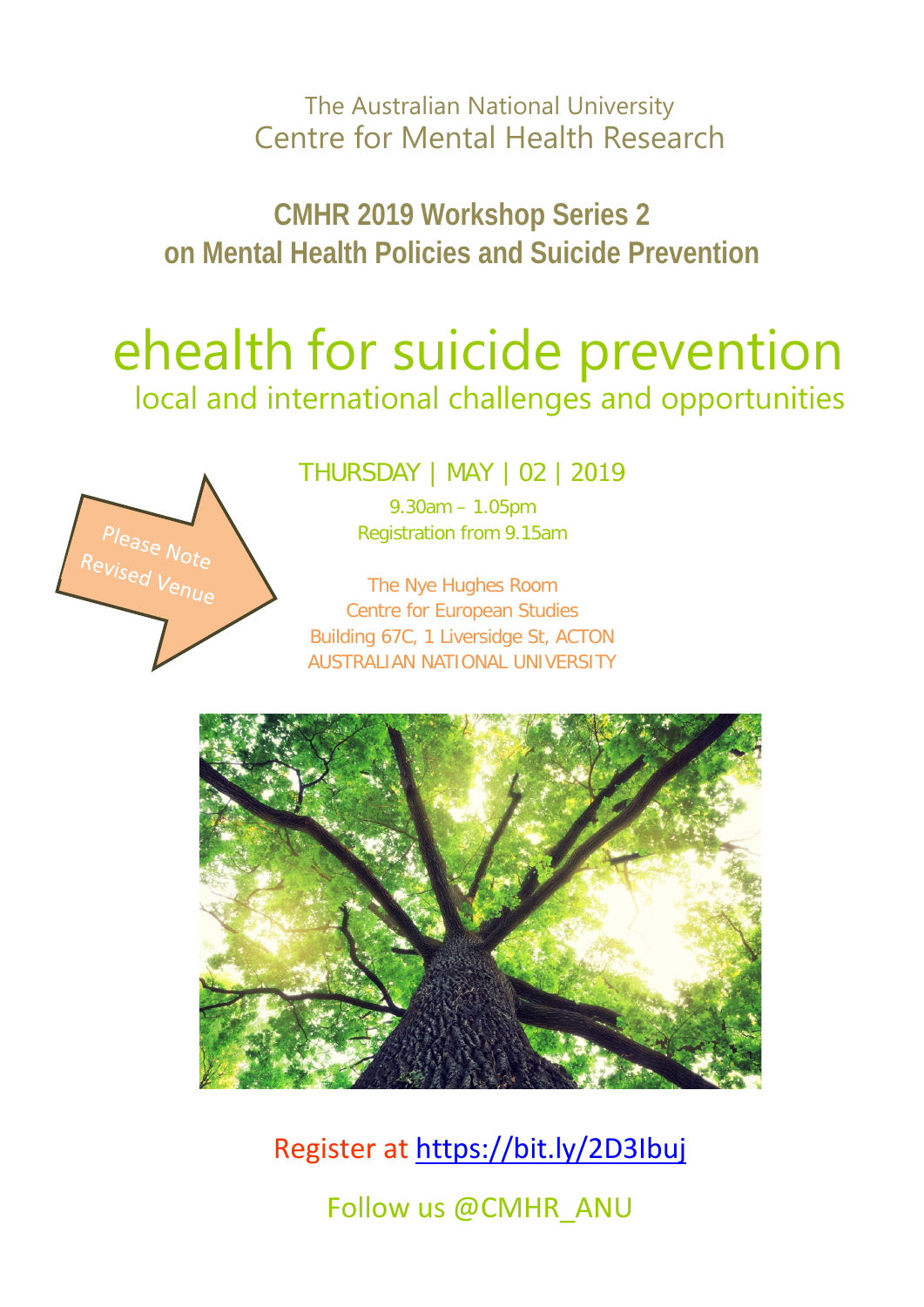### The Australian National University Centre for Mental Health Research

**CMHR 2019 Workshop Series 2 on Mental Health Policies and Suicide Prevention**

## ehealth for suicide prevention

local and international challenges and opportunities

THURSDAY | MAY ǀ 02 ǀ 2019 9.30am – 1.05pm



**Convenor and Chair:** Annette Erlangsen, Hon Associate Professor, Centre for Mental Health Research

| $9.15 - 9.30$ am   | <b>REGISTRATION</b>                                                                                                                                                                                                                                                                             |
|--------------------|-------------------------------------------------------------------------------------------------------------------------------------------------------------------------------------------------------------------------------------------------------------------------------------------------|
| $9.30 - 9.40$ am   | <b>WELCOME</b><br>Prof Luis Salvador-Carulla<br>Head, Centre for Mental Health Research, Australian National University                                                                                                                                                                         |
| $9.40 - 10.10$ am  | <b>PRESENTATION</b><br>eHealth interventions in France: initiatives and challenges<br>Prof Karine Chevreul<br>Professor of Public Health and Health Services Research, University of Paris 7, France                                                                                            |
| $10.10 - 10.40$ am | <b>PRESENTATION</b><br>European eHealth project<br>Dr Jean-Luc Roelandt<br>French WHO Collaborating Centre for Research and Training in Mental Health (WHOCC Lille,<br>France)                                                                                                                  |
| $10.40 - 11.05$ am | <b>MORNING TEA</b>                                                                                                                                                                                                                                                                              |
| $11.05 - 11.35$ am | <b>PRESENTATION</b><br>The effectiveness of using the internet to support suicidal individuals<br>A/Prof Philip Batterham<br>Deputy Head, Centre for Mental Health Research, Australian National University                                                                                     |
| $11.35 - 12.05$ pm | <b>PRESENTATION</b><br>The Living with Deadly Thoughts self-help online program for suicidal thinking:<br>Trial outcomes and suicide trajectories in an Australian community sample<br>A/Prof Alison Calear<br>Senior Fellow, Centre for Mental Health Research, Australian National University |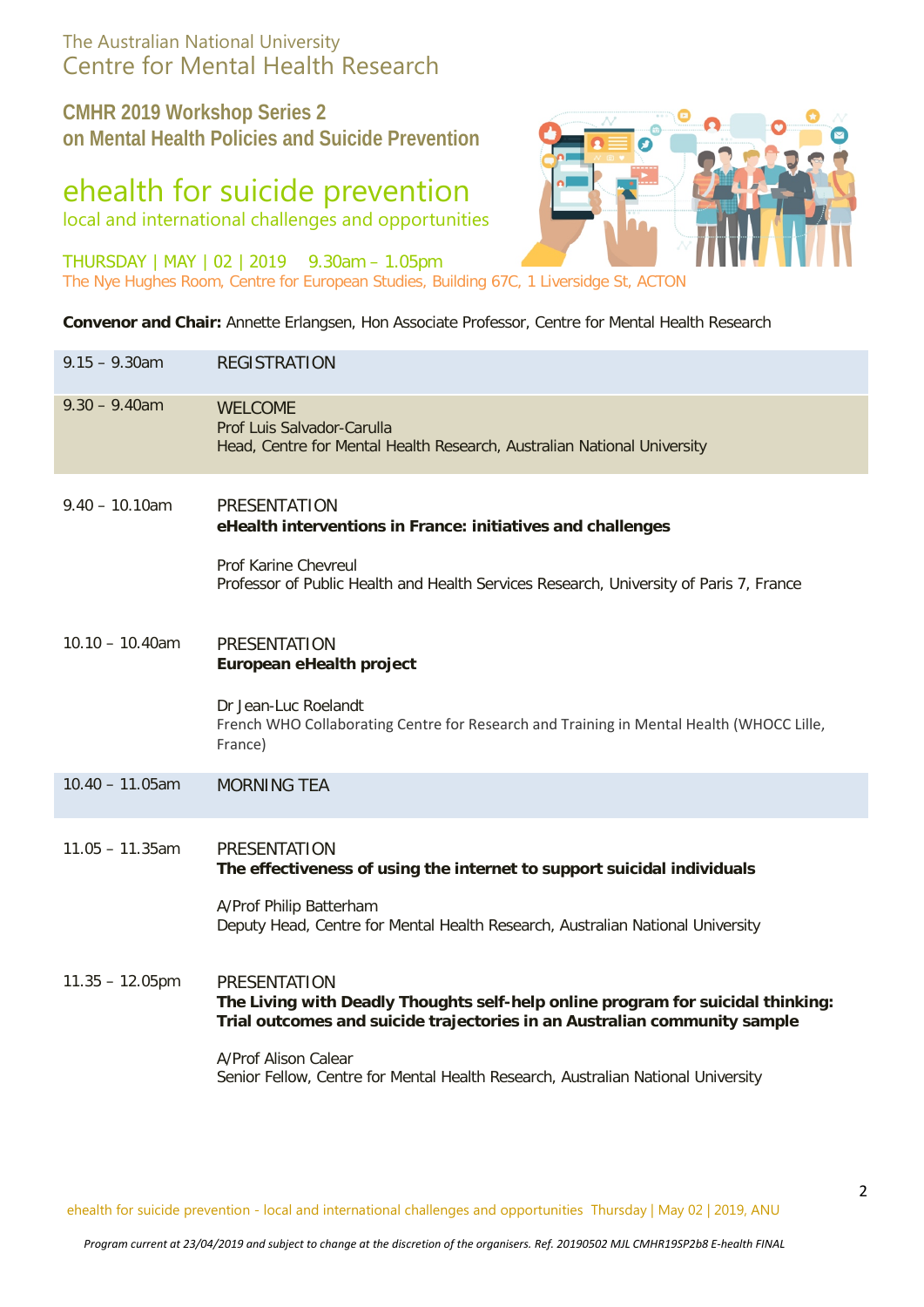#### 12.05 – 12.35pm PRESENTATION **eHealth interventions in Denmark: safety plans and avatars**

A/Prof Annette Erlangsen Hon Associate Professor, Centre for Mental Health Research, Australian National University

12.35 – 1.05pm INTERACTIVE SESSION – QUESTIONS AND COMMENTS

## **CONFIRMED SPEAKERS**

#### **Prof Karine Chevreul**



Karine Chevreul is a medical doctor and professor in public health, specialising in health policy and health economics. She completed her PhD at the London School of Economics and has been a technical advisor to policy makers and ministers of health and of social security, elderly, disabled and family. Her field of research covers health services research, and e-health in the field of mental health. She is currently the Head of Health Services Research Projects in the Health Economics and Health Services Research Unit of the Paris Hospital Consortium (AP-HP) and the Head of an INSERM (National Institute for Medical Research) and University of Paris 7 team (ECEVE), which is dedicated to providing evidence for decision making for vulnerable groups of people, notably people with mental health problems. She is currently at the ANU under the Jean Monnet Europa Policy Labs Visiting Fellowship.

#### **Dr Jean-Luc Roelandt**



Dr Jean-Luc Roelandt is a psychiatrist, and is Director of the WHO C.C. for mental health (Lille, France) and Chairman of the Medical Committee of the Public Mental Health Trust Lille Metropole. Over 30 years he has built with his team, a network with general practitioners, nurses, social services, municipalities, local representatives, users and families. This organisation allows psychiatric services to be fully integrated in the primary care system, progressively decreasing the number of inpatient beds and reinforcing citizen integration. His research topics of interest cover epidemiology, socio-anthropology, mental health policies, organisation, monitoring and evaluation of mental health services.

#### **A/Prof Philip Batterham**



Phil Batterham is an Associate Professor and Deputy Head of the Centre for Mental Health Research, The Australian National University. Phil is a research leader in developing more efficient and precise tools to assess suicidality and mental disorders, developing and implementing online programs to prevent suicide and mental health problems, and reducing barriers to help seeking. His work centres around the application of implementation science, advanced statistical methods and emerging technologies to improve the prevention and treatment of suicidal behaviour, depression and anxiety disorders. He has published more than 150 journal articles and received more than \$28 million in research funding.